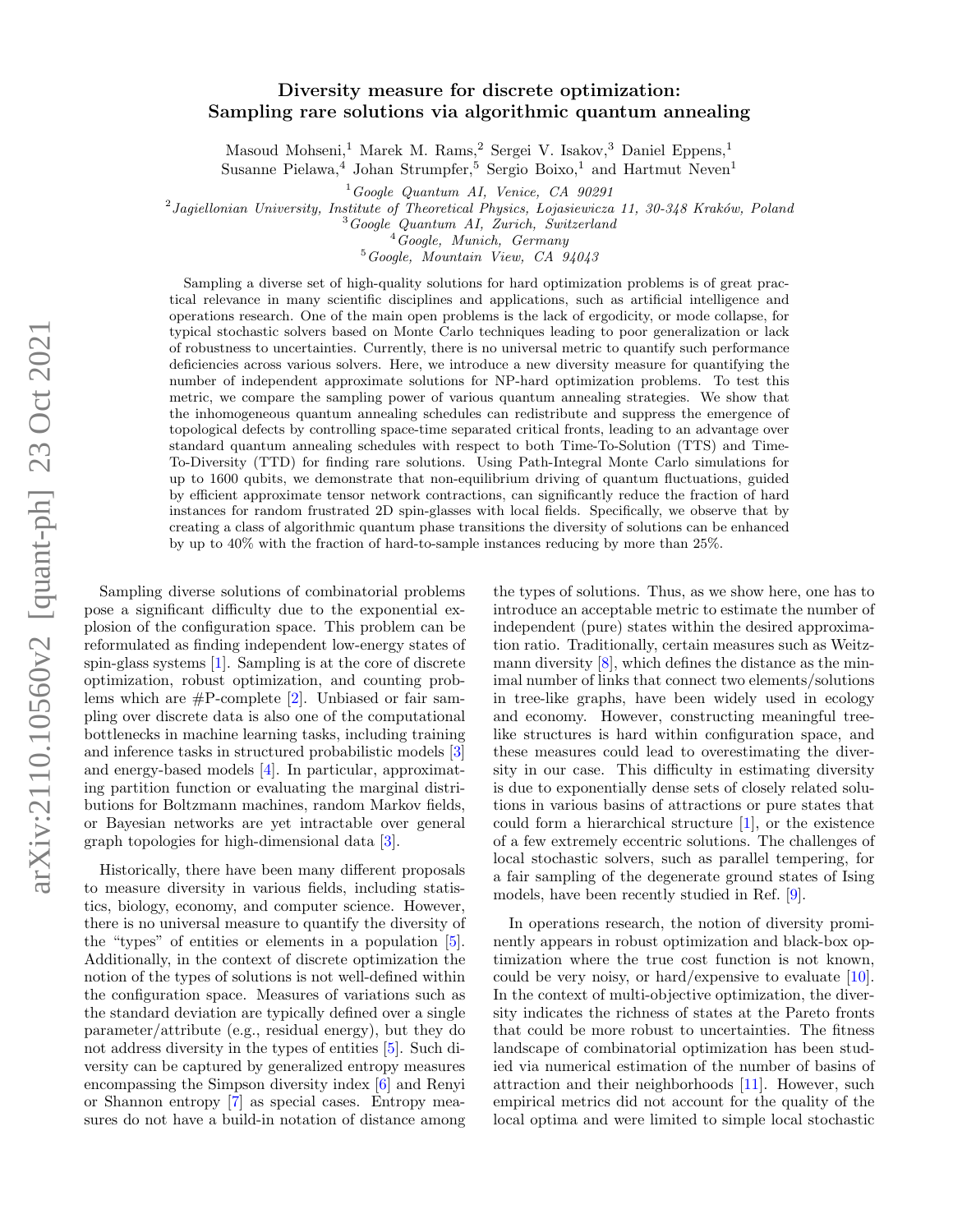Diversity could be an essential feature in the construction of certain heuristic algorithms. For example, diversity is a key hyperparameter in genetic algorithms, population dynamics, ant colony optimization, particle swarm optimization, and evolutionary optimization [\[12\]](#page-10-8). In particular, the notation of *quality diversity* has been introduced in the context of open-ended evolutionary optimization to capture high-performing solutions over certain phenotypic feature space [\[12\]](#page-10-8). The quality diversity has applications in adaptive robotic systems that could be inherently equipped with a diverse set of highperforming agents or policies to effectively cope with uncertainties, damages, and changing environmental conditions [\[13\]](#page-10-9). This is in contrast with traditional machine learning methods that produce little diversity and typically fail if they are exposed to inputs slightly outside of a narrow scope defined by the training data [\[3\]](#page-9-2).

For spin-glass systems, the notion of distance or dissimilarity for solutions is usually captured by the Parisi's order parameter [\[14\]](#page-10-10) that can be approximated by the probability distribution function  $P(q)$ , where  $q_{ab}$  :=  $\frac{1}{N}\sum_{i=1}^{N} s_i^{(a)} s_i^{(b)}$  is the overlap of two randomly sampled pairs of spin configurations  $s^{(a)}$  and  $s^{(b)}$ , where  $s_i = \pm 1$ . However, this metric provides a simple one-dimensional projection of the solution space and thus cannot be used to quantify the diversity of independent solutions, since by construction it doesn't distinguish the contributions from different types of solutions of the spin-glass pure states in effectively high-dimensional space, see Fig. [1.](#page-1-0)

In this work, we introduce a new measure of diversity by quantifying the maximum number of likely independent solutions that all can satisfy a given cost function(s) for a desired high precision and are unlikely to be related to each other via a set of local updates. We also introduce a diversity ratio as the fraction of such high-quality, independent solutions that a given solver can find, in a given time-scale, normalized by the absolute value of diversity. We show that our diversity ratio is separate from the approximation ratio and can be used as a new probe to quantify the performance of several quantum and classical heuristic optimization algorithms.

In particular, we compare algorithmic quantum annealing strategies (with spatial and temporal inhomogeneities) versus standard adiabatic quantum computing. We use efficient approximate tensor-network contractions as a pre-processing step to create multiple critical fronts which could effectively control (suppress and/or redistribute) the presence or location of topological defects in many different ways, minimizing the energy cost of solutions or increase their diversity. We numerically simulate the quantum critical dynamics for sampling rare solutions, using Matrix Product State (MPS) [\[15,](#page-10-11) [16\]](#page-10-12) techniques for quasi-1D transverse Ising models of up to 512 qubits. We use Quantum Monte Carlo techniques [\[17\]](#page-10-13) to simulate multi-critical annealing fronts of the quantum spin glass dynamics for 2D systems up to 1600 qubits.



<span id="page-1-0"></span>FIG. 1. Diversity of the low-energy spectrum for the random Ising model on a 2D lattice. In (a), we illustrate that  $P(q)$  distributions are inadequate to capture the diversity of low-energy states. We show the distribution of  $q_{ab}$ , where the pairs of states are sampled from the Gibbs distribution for various temperatures. The black curve shows  $P(q)$ if all the low-energy states would be equally probable within  $a_r = 0.001$ . These distributions cannot distinguish distinct droplet excitations of similar volume leading to indistinguishable values of q. Also,  $P(q)$  are essentially featureless in the low-energy spectrum of interests. In (b), the top-middle panel indicates the ground state configuration for a random instance with nearest-neighbor couplings and weak local field for a system of 1600 spins [the same instance is used in (a)]. Other panels show some of the other distinct low-energy configurations within the approximation ratio of  $a_r = 0.001$ . Those states are obtained by starting in the ground state and then flipping the set of neighboring spins, which are indicated by colorful droplets, leading to minimal excitations above the ground state within the target approximation ratio.

Using inhomogeneous schedules, we observe that the diversity of solutions can be enhanced by about 40% within a time scale of 10<sup>9</sup> sweeps. Moreover, the fraction of the hard instances can be reduced by more than 25% for capturing at least a diversity of 50% of high-quality solutions on each random instance.

# I. DIVERSITY MEASURE

In this article, we introduce a notion of diversity that is an inherent characteristic of the spin-glass configuration representing problem instances and not an attribute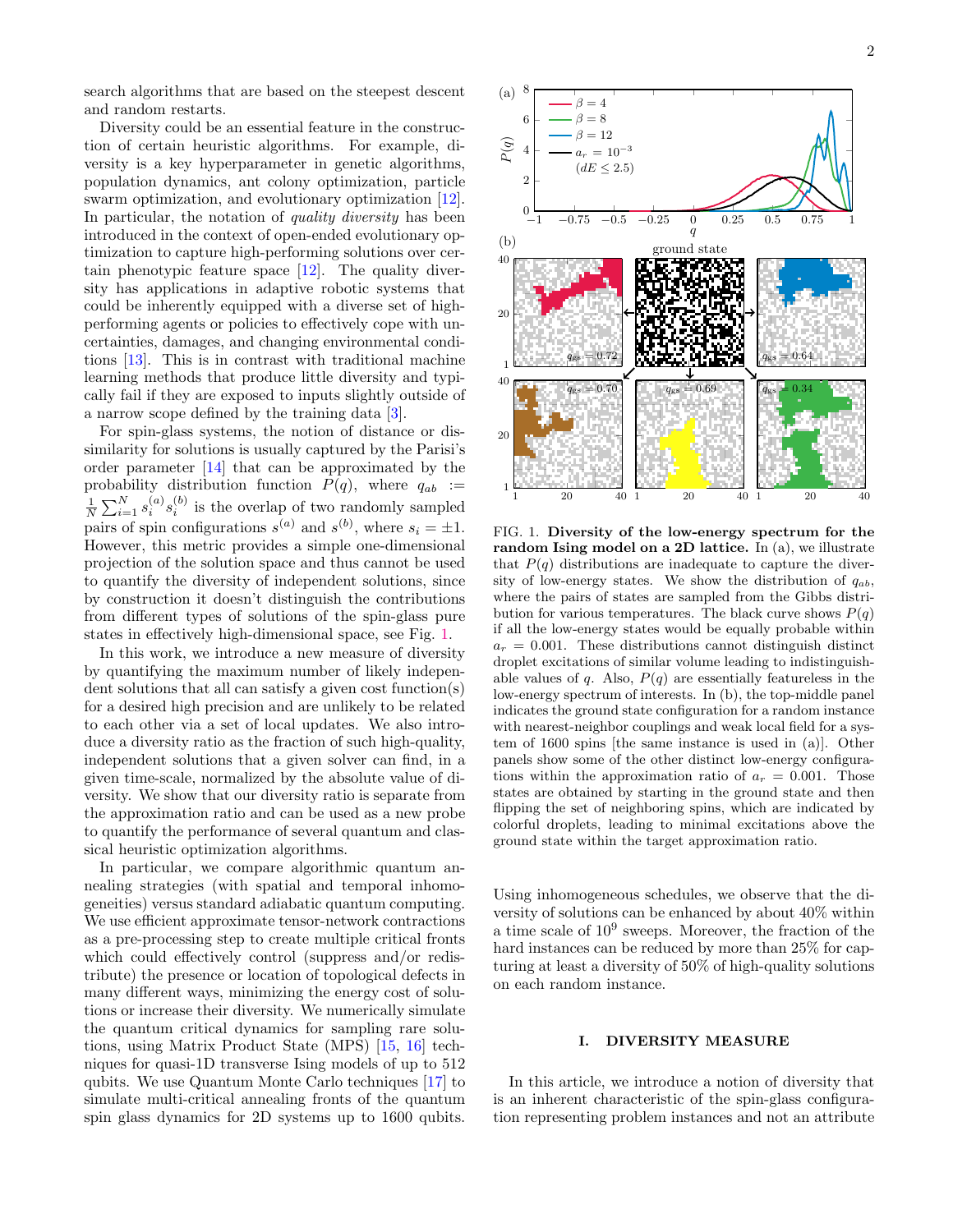of any classical or quantum solvers employed to tackle the problem. We focus on an Ising spin-glass problem Hamiltonians

$$
H_P = \sum_{i < j} J_{i,j} s_i s_j + \sum_{i=1}^N h_i s_i,\tag{1}
$$

where  $J_{i,j}$  and  $h_i = J_{i,i}$  are coupling interactions and local fields encoding the problem specification for each instance containing N binary variables  $s_i = \pm 1$ .

The widely used measure to benchmark various heuristic solvers is time-to-solution (TTS) [\[18\]](#page-10-14), or more generally time-to-approximation-ratio; that is the time needed to find (with a given certainty) at least a solution whose energy is within the desired low-energy manifold, see Appendix [A.](#page-8-0) The targeted manifold's width is typically taken as a fraction (i.e., approximation ratio  $a_r$ ) of the total energy bandwidth. However, one is often interested in having a protocol that not only gives excellent residual energies but can also effectively sample from a variety of distinct solutions. In order to quantify this, below we introduce time-to-diversity (TTD).

Let's first consider all the low-energy states within a given approximation ratio above the ground state. The goal is to divide those states into classes, or types, such that the states belonging to different classes differ significantly. We define such types or clusters of solutions in the configuration space by dividing the low-energy spectrum into distinct basins of attraction as far as they are distant from all other such clusters according to an acceptable metric,

<span id="page-2-0"></span>
$$
d(s^{(a)}, s^{(b)}) \ge RN,\tag{2}
$$

where  $s^{(a)}$  and  $s^{(b)}$  are any two configurations belong to the set, and  $R \in [0,1]$  is the renormalized distance threshold. In the thermodynamics limit, these basins of attractions could correspond to a subset of the pure spin-glass states that are mutually distant according to such metric. Spin glass pure states can be characterized within one-step replica symmetry breaking  $(1RSB)$  cavity method [\[1\]](#page-9-0).

Equation [\(2\)](#page-2-0) requires imposing or selecting an appropriate measure of distance between two spin configurations,  $d(s^{(a)}, s^{(b)})$ . The most simple choice is a Hamming distance between  $s^{(a)}$  and  $s^{(b)}$ , i.e., the number of spins where the two configurations differ. However, as we argue here, that choice has to be further refined. A problem with this measure is that certain solutions that are far from each other in term of the Hamming distance could still be connected. In such cases, there could be no significant energy barriers to local stochastic search algorithms for navigating among them; e.g., variations in many small clusters of variables could still add to a large effective Hamming distance. A natural choice for refinement of Hamming distance, in particular for lowdimensional systems, is to look at the number of spins in the largest singly-connected cluster of spins (according

to the adjacency matrix of  $J_{i,j}$ ) where the two configurations  $s^{(a)}$  and  $s^{(b)}$  differ. This choice is also motivated by droplet excitations in spin-glass systems [\[19\]](#page-10-15). This singly-connected Hamming distance captures the situations that relatively large clusters of variables conspire together, due to intrinsic interplay of disorders and/or frustration. This is at core of computational complexity of random K-SAT problem where a large set of frozen variables, or the backbone [\[1\]](#page-9-0) could emerge deep into a rigidity region near a computational phase transition [\[2\]](#page-9-1). The mixing time of many heuristics with local updates such as Markov Chain Monte Carlo (MCMC) grow exponentially with the size of such droplets or backbones since the state of Monte Carlo sampler is essentially pinned to a single basin of attraction for sufficiently low temperatures. Indeed, Hodayer or Iso-energetic cluster moves (ICM) are designed with the hope to overcome such shortcoming of local stochastic updates [\[20,](#page-10-16) [21\]](#page-10-17). For the aforementioned reasons, in this work, we use such a refined singly-connected Hamming distance. We note that for a problem where variables reside on a fully-connected graph, the refined Hamming distance coincides with the standard Hamming distance.

Formally, diversity measure and diversity ratio can be evaluated as follows: (i) We estimate the set of low energy states for a given approximation ratio  $a_r$ . (ii) We build an undirected graph,  $G = (V, E)$ , where each vertex or node,  $V$ , correspond to a low energy state  $s_i$  and their edges  $E$  has a weight correspond to their mutual refined Hamming distance  $d(s^{(a)}, s^{(b)})$  and we ignore all the edges with weight larger than  $RN$ . (iii) The diversity measure, D, becomes the cardinality of the maximal independent set [\[2\]](#page-9-1) over this graph. That is all the vertices that have mutual refined Hamming distance larger than RN (for N spin system); e.g., for  $R = 1/8$  this number will likely correspond to independent low-energy states that belong to different pure states of the original spin-glass encoding the problem (by having larger R we can increase our confidence on the independence of these low energy states). We show an example of such a maximal independent set in Fig. [1\(](#page-1-0)b), where  $D = 6$  for  $R = 1/8$ . (iv) Diversity ratio,  $d_r$ , is the total number of independent low energy states that one can find using a given solver (possibly limited to some total computational time) for a given approximation ratio,  $D_{\text{solver}}$ , over the absolute diversity at the same approximation ratio; that is  $d_r = D_{\text{solver}}/D$ .

The evaluation of diversity measure,  $D$ , can also be described by Maximum Clique Problem [\[22\]](#page-10-18) on the complement graph of  $G$  in which any two low-energy vertices with mutual refined Hamming distance of  $d(s^{(a)}, s^{(b)}) \geq$ RN become adjacent. The maximum clique problem is known to be NP-complete. However, several heuristic algorithms have been developed, such as the approach by Balaji, Swaminathan, Kannan [\[23\]](#page-10-19) which runs in  $O(n^2)$  time. In this article, we use a greedy procedure to approximate it and identify the seeds for basins of attractions. We elucidate more on this in the con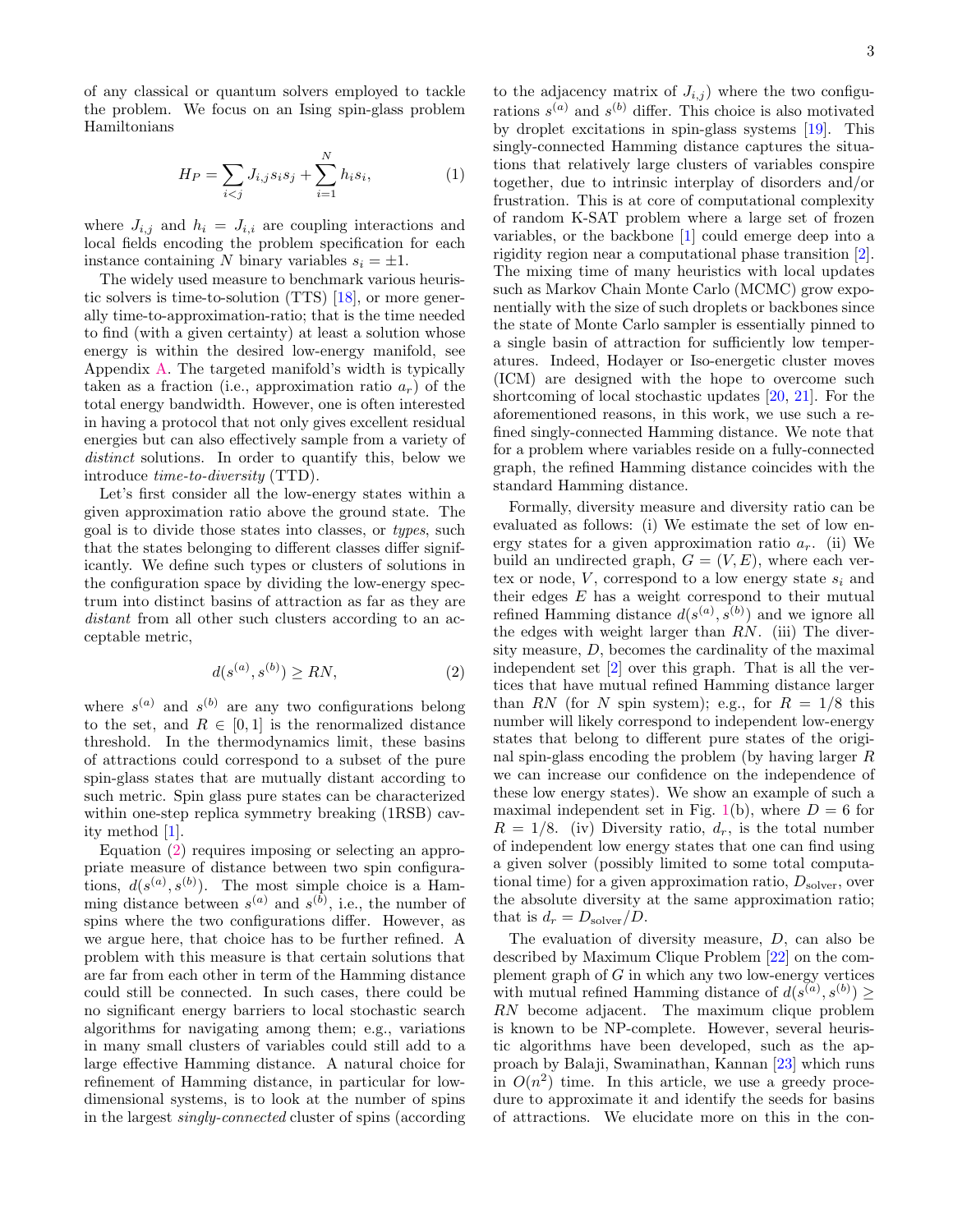text of our examples. The time-to-diversity-ratio for a given solver can then be evaluated by the time (including restarts/repetitions) needed to find low-energy configurations belonging to at least  $d<sub>r</sub>D$  basins of attraction seeded by the solutions of the above max-clique problem, where  $d_r$  is the desired diversity ratio. We assign a configuration to a given basin if it is closer to its seed than any other seed.

The above-described procedure poses some challenges in itself – which is inevitable for spin-glass problems. In practice, the total diversity, D, can be calculated only within our best knowledge of the solution's space. However, that limitation is also true for other well-known metrics to quantify the optimality of solutions, such as approximate ratio. In the lack of any provable bounds for best solutions, one can combine the results from a portfolio of solvers, calculate the total diversity, and evaluate  $d_r$  and TTD for individual solvers. The results can be improved iteratively by updating the baseline benchmarks once new distinct classes of solutions get identified for a specific problem. This procedure provides a natural platform to compare different solvers. In the next sections, we test our diversity measure to quantify the computational power of inhomogeneous quantum annealing strategies [\[24\]](#page-10-20) against standard adiabatic quantum computing.

# II. CONTROLLING INHOMOGENEOUS QUANTUM PHASE TRANSITIONS

To explore a diversity of solutions in quantum algorithms, we consider here a class of solvers employing quantum fluctuations induced by the transverse fields within standard adiabatic quantum annealing and quasiadiabatic inhomogeneous quantum annealing paradigms. Inhomogeneous driving protocols as shortcuts to adiabaticity [\[25,](#page-10-21) [26\]](#page-10-22) have been motivated by studies of the Kibble-Zurek mechanism [\[27,](#page-10-23) [28\]](#page-10-24). The critical front is taking the system across a critical point one part after another, see Fig. [2.](#page-4-0) Light cones or causal zones that are forming can best explain the reduction of defects during a quantum quench as a part of the system that had crossed the critical point earlier can bias the part of the system crossing it later. That can happen if the spatial velocity of the inhomogeneous front is smaller than the velocity with which the information propagates in the system. This intuition applies both to classical [\[29](#page-10-25)[–33\]](#page-10-26) and quantum system [\[24,](#page-10-20) [34–](#page-10-27)[43\]](#page-11-0). For quantum phase transitions, the examples include crossing the continuous critical points [\[34,](#page-10-27) [35,](#page-10-28) [40\]](#page-10-29)—including the case with long-range interactions [\[43\]](#page-11-0) or preparing the critical state itself [\[37\]](#page-10-30), first-order transitions within mean-field treatment [\[38,](#page-10-31) [39\]](#page-10-32), and unfreezing the Griffiths singularities for disordered systems [\[24,](#page-10-20) [36\]](#page-10-33). The quantum case can be understood via opening the energy gap—or engineering low-energy spectrum's structure [\[24\]](#page-10-20). This casually induced quantum gap is dictated by the shape of the front and universal many-body properties of the critical point. In Fig.  $3(a)$  $3(a)$ , we illustrate that such a mechanism can also be applied in frustrated systems, where we show that inhomogeneous driving can, in some cases, substantially decrease the residual energy in the quasi-1D setup with random interactions.

Multiple critical fronts [\[24\]](#page-10-20), which simultaneously take separate parts of the system through the transition, can considerably speed up the process, however, at the cost of creating defects between merging clusters. While detrimental at first sight, the multiple driving fronts provide a new mechanism to control the light cones influencing where the defects are most likely created. This mechanism could change the probability distribution of defects to have a high presence on the desired places with low  $J_{ij}$ minimizing the energy cost. This essentially allows one to target a low-energy manifold in a controllable manner by adjusting the shape and speed of critical fronts to create a diverse domain walls that have minimal cost. Here we apply such a mechanism to frustrated systems, both to reach the complicated, potentially degenerate, groundstate energies and as a strategy to explore the low-energy subspace capturing a diversity of high-quality solutions.

The Hamiltonian of generalized transverse field Ising model with space-time separated critical fronts can be written as

$$
\hat{H}(t) = \hat{H}_P(t) - \sum_{i=1}^{N} g_i(t)\hat{\sigma}_i^x,
$$
\n(3)

with  $\hat{\sigma}^z_i$  and  $\hat{\sigma}^x_i$  being the standard Pauli operators for an *i*th spin. The Hamiltonian  $\hat{H}_P(t) = \sum_{i < j} J_{i,j}(t) \hat{\sigma}_i^z \hat{\sigma}_j^z +$  $\sum_{i=1}^{N} J_{i,i}(t)\hat{\sigma}_{i}^{z}$ , which is diagonal in the computational basis, encodes the problem Hamiltonian. The transverse fields vary smoothly in time between  $g_i(0) = 1$  for the initial  $t = 0$ , and  $g_i(t_a) = 0$  for the final/annealing time  $t_a$  (the unit of time is fixed by setting  $\hbar = 1$  and the amplitude of couplings  $|J_{i,j}| \leq 1$ . We will use a protocol where the couplings are gradually switched-on in time, proportional to the switching-off of the transverse field. This entails introducing time-dependent couplings as  $J_{i,j}(t) = (1 - g_i(t)/2 - g_j(t)/2)J_{i,j}$ , so that at the initial time  $\hat{H}(0) = -\sum_{i=1}^{N} g_i(t)\hat{\sigma}_i^x$ , and the system is initialized in the ground state, being the superposition of all classical configurations with equal-weights. At the final time,  $H(t_a)$  corresponds to the original problem  $H_P$ .

As a possible strategy to improve the diversity of solutions, we make the fields  $g_i(t)$  explicitly space-time dependent. To specify the driving protocol, we are going to divide the lattice into  $M$  non-overlapping clusters, see Fig. [2,](#page-4-0) and here we assume the transverse field of the form

$$
g_i(t) = \sum_{k=1}^{M} f^{(k)} \Big( d_i^{(k)} - v^{(k)} t \Big), \tag{4}
$$

where  $d_i^{(k)}$  is a distance of *i*th lattice site from the center of the cluster and  $f^{(k)}$  is a function determining the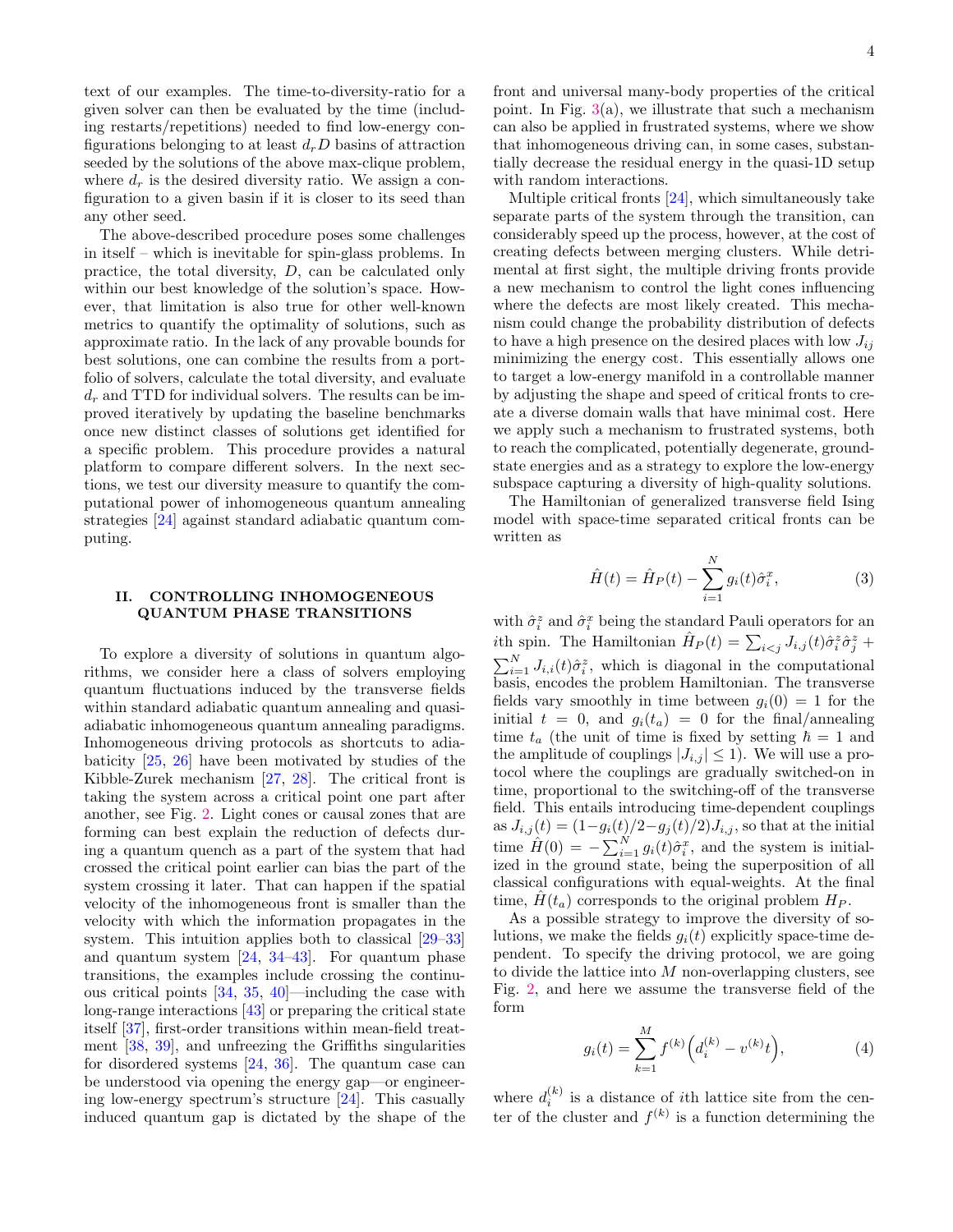

<span id="page-4-0"></span>FIG. 2. Schematic of time evolution and shape of multiple quantum critical fronts for disordered quasi-1D and 2D Ising models. We show a few sample profiles for quantum fluctuations driven by spatio-temporal inhomogeneous external magnetic field  $g_i(t)$ . This allows for spins (variables) that already experience the phase transition to influence the other variables in many different ways, essentially redistributing and suppressing defects, thus increasing the diversity of solutions. The value of the external magnetic field  $g_i(t)$  is indicated with color-gradient changing between the initial (red) and final values (blue). Black dots indicate spins, and solid lines are the non-zero couplings  $J_{i,j}$ . We show a quasi-1D chain with a single cluster in (a) and multiple clusters in (b). The dashed lines indicate borders between clusters. In (c), we show time-snapshots of the magnetic fields for a 2D lattice divided into three clusters.

shapes of the propagating fronts in kth cluster  $(f^{(k)}$  is equal to zero for spins that do not belong to the kth cluster). In this work, we use Euclidean distance on 1D and 2D lattice and mean position of the spins belonging to the cluster to specify its center, as depicted in Fig. [2.](#page-4-0) We assume time-independent velocity  $v^{(k)}$ , which depends on the maximal  $d_i^{(k)}$  for spins belonging to the kth cluster,  $d_{max}^{(k)}$ , and on the shape of the front encoded by  $f^{(k)}$ . Here, we take a linear front with the (possibly cluster-dependent) spatial slope  $\alpha^{(k)}$ ,

$$
f^{(k)}\left(d_i^{(k)} - v^{(k)}t\right) = [1 + \alpha^{(k)}(d_i^{(k)} - v^{(k)}t)]_{0,1}, \quad (5)
$$

where we limit the possible values to lie between 0 and 1, introducing  $[x]_{0,1} = \max(0, \min(1, x))$ . Finally, the velocity  $v^{(k)} = \frac{1 + \alpha^{(k)} d_{max}^{(k)}}{\alpha^{(k)} t_a}$ , where  $t_a$  is the annealing time. Such a front is initialized at the center of the cluster and propagates toward the cluster's boundaries, utilizing total available time  $t_a$ . For alternative constructions of the driving protocol with multiple critical fronts, see Ref. [\[24\]](#page-10-20).

In the limit of  $\alpha^{(k)} \to 0$ , we recover the standard homogeneous protocol with  $g_i(t) = 1 - \frac{t}{t_a}$ ; however, then the spatial velocity  $v^{(k)} \to \infty$ , limiting effective causal communication. In the limit of  $\alpha^{(k)} \to 1$ , one recovers a one-spin-at-a-time protocol limiting the spatial extend of quantum fluctuations. This intuition allows us to expect optimal results for some intermediate values of the slope  $\alpha^{(k)}$ .

## III. GROUND TRUTH DIVERSITY FOR LOW DIMENSIONAL SPIN GLASS MODELS

Two classes of problems which we consider here include: (i) A quasi-one-dimensional (quasi-1D) setup with nonzero  $J_{i,j}$  for  $1 \leq |i-j| \leq r$ , where the parameter r sets the maximal range of interaction along the chain, and (ii) A two-dimensional (2D)  $N = L \times L$  square lattice with nearest-neighbor interactions and local fields. For the quasi-1D setup, we take  $J_{i,j}$  as random uniformly distributed in  $[-1, 1]$  with  $r = 3$  where each spin can be connected with up to six neighbors, see the inset of Fig. [3\(](#page-5-0)a). We note that for  $r = 1$ , one would recover a one-dimensional random Ising model. Transverse field Ising models in 1D have been exhaustively studied and well-understood. They allow for various efficient approximation techniques, like the Strong-Disorder Renormalization Group approach [\[44–](#page-11-1)[46\]](#page-11-2). These systems also allow for efficient exact simulation of quantum quenches, using the Jordan-Winger transformation to map the dynamics into a free-fermionic picture [\[24,](#page-10-20) [36,](#page-10-33) [47,](#page-11-3) [48\]](#page-11-4). However, such a choice of  $r = 1$  prohibits frustrated classical ground states in the absence of quantum fluctuations. In this article, we consider quasi-1D systems for  $r > 1$ , which could contain frustration. For the 2D case, we also select random  $J_{i,j}$  form the same random distribution in  $[-1, 1]$ , but we additionally include relatively weak local fields  $J_{i,i}$  from random uniform distribution in  $[-0.1, 0.1]$ . The addition of non-zero local fields precludes the polynomial-time exact ground state solver on a bipartite graph. The 2D Ising model with local fields is computationally universal, and it principle can simulate the physics of all other higher dimensional spin-glass systems with polynomial embedding overhead [\[49\]](#page-11-5).

These models allow us to use efficient approximate numerical methods to simulate quantum dynamics. In the quasi-1D case, we use MPS representation [\[15,](#page-10-11) [16\]](#page-10-12) which provides an effectively numerically-exact method to simulate the quench dynamics: as the entanglement along the chain remains limited, the MPS ansatz with finite bond dimension provides a faithful representation of the state of the system during the ramp. For the 2D setup,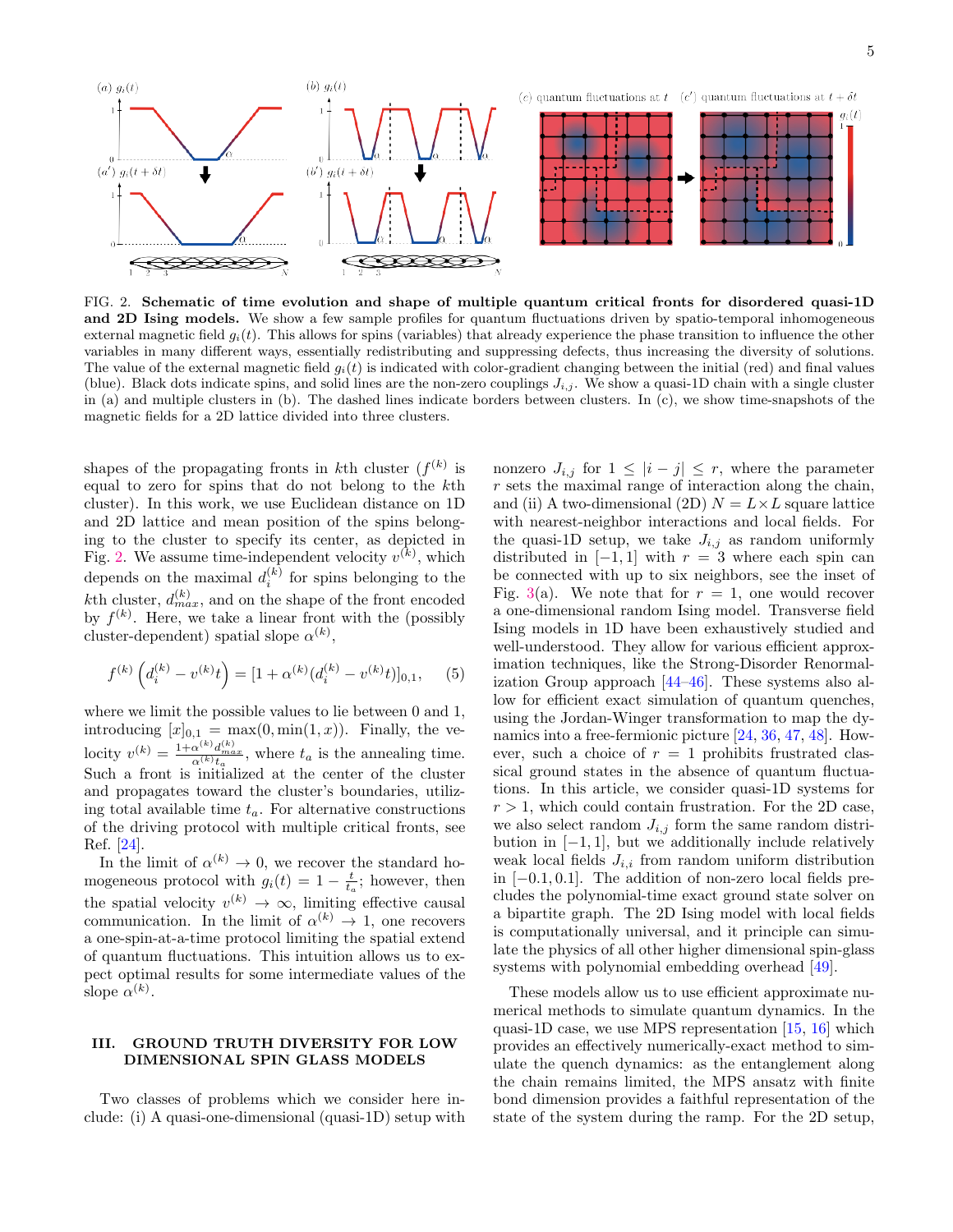we use quantum Monte Carlo [\[17\]](#page-10-13) to emulate quantum fluctuations.

Here, we employ the tensor-network-based [\[15,](#page-10-11) [50](#page-11-6)[–53\]](#page-11-7) approach of Ref. [\[54,](#page-11-8) [55\]](#page-11-9) to establish the reference solutions. The method is based on representing the finite temperature partition function of the classical spin model as a tensor network [\[56\]](#page-11-10). The partition function of the model and, more importantly, the marginal and conditional probabilities for any spin subconfiguration can be obtained by contracting the tensor network. While the exact contraction of such a network would scale exponentially with the system tree-width, powerful strategies exist to approximately contract it for 2D geometries. In this work, we employ a boundary-MPS approach, see, e.g., [\[15\]](#page-10-11), which amounts to a transfer matrix method. In the exact simulation, the transfer matrices—and boundary vectors at which they act—would scale exponentially with the lattice width  $L$ . Here, they are efficiently represented using a compact one-dimensional structure of MPS. Such representation allows approximating the boundary-MPS systematically after each application of the transfer matrix, where each row of a 2D lattice corresponds to a transfer matrix. This is done while retaining the manageable size of the approximate boundary-MPS during the contraction of the network/calculation of conditional probabilities.

The approximated tensor-network techniques can be combined with a branch-and-bound strategy to essentially map the low-energy spectrum, scanning the system row after row to identify the most probable spin configurations [\[54\]](#page-11-8). It further employs the locality of the interactions on the low-dimensional (2D) grid; namely, the energies/conditional probabilities for any region of the lattice depend only on the orientation of spins directly bordering this region. This locality is then used to identify equivalent partial configurations with respect to the division of the lattice into spins that have been considered at a given step of the branch-and-bound search versus those that have not yet considered or not attributed any values. Those equivalent configurations look identical from the point of view of not-yet considered part of the lattice and can be merged during the search. This reveals subconfigurations with the lowest conditional energies (conditioned on elements of the configuration that are connected with not-yet considered part of the lattice) and excitations above such partial "ground states" encoded through spin-glass droplets [\[54\]](#page-11-8). The systematic application of such a procedure leads to significant compression of the low-energy manifold. As a first approximation, the number of large distinct droplet excitations can be related to the logarithm of diversity measure for systems with non-overlapping droplets of sufficiently low energy. In a more general setting, the diverse (independent) states of the low-energy manifold can be encoded through ground state configuration and a complicated hierarchical structure of droplet excitations on top of that ground state. Those droplets indicate groups of spins that have to be flipped to jump from one local minimum



<span id="page-5-0"></span>FIG. 3. Inhomogeneous quenches for quasi-1D frustrated Ising model. In (a), we show the reduction of the residual energy allowed by intermediate values of the inhomogeneous front's slope  $\alpha$ , comparing with the standard homogeneous protocol where  $\alpha = 0$ . The latter visibly flatten out at long  $t_a$ , indicating slower-than-power-law dependence on the annealing time  $t_a$ . While the best residual energy (here we plot median out of 100 instances) is obtained for  $\alpha = 1/64$ at long times, we note that an optimal protocol is instancedependent: black circles that represent the best results from the set of available  $\alpha$ 's give smaller energy than selecting the same single  $\alpha$  for all instances. Here, we employ an inhomogeneous driving protocol with one cluster, as depicted in Fig.  $2(a)$  $2(a)$ . In (b), we focus on TTD and a protocol involving multiple fronts [see, Fig.  $2(b)$  $2(b)$ ]. With increasing system size and targeted diversity ratio  $d_r$ , an inhomogeneous driving with a portfolio of  $\alpha$ 's allows outperforming the standard homogeneous approach. It becomes particularly relevant for some hard instances (see scattered plots in Fig. [A1](#page-1-0) for further evidence), outside of the regime of small-size effects where quick repetitions still turn out to optimize TTD; here, the results for each point are optimized with respect to  $t_a$ .

to another one. An example of some large droplets above the ground state is shown in Fig. [1\(](#page-1-0)b) for a 2D lattice.

We apply the above procedure both for quasi-1D and 2D setup. In the former, it is not particularly hard to extract all the low-energy states within the approximation ratio  $a_r = 0.0005$ , which we employed in our examples (we later use this knowledge to calculate the probability of any such configuration following MPS time-dependent quench simulations). Such a feat becomes impossible in the 2D setup as the total number of low-energy classical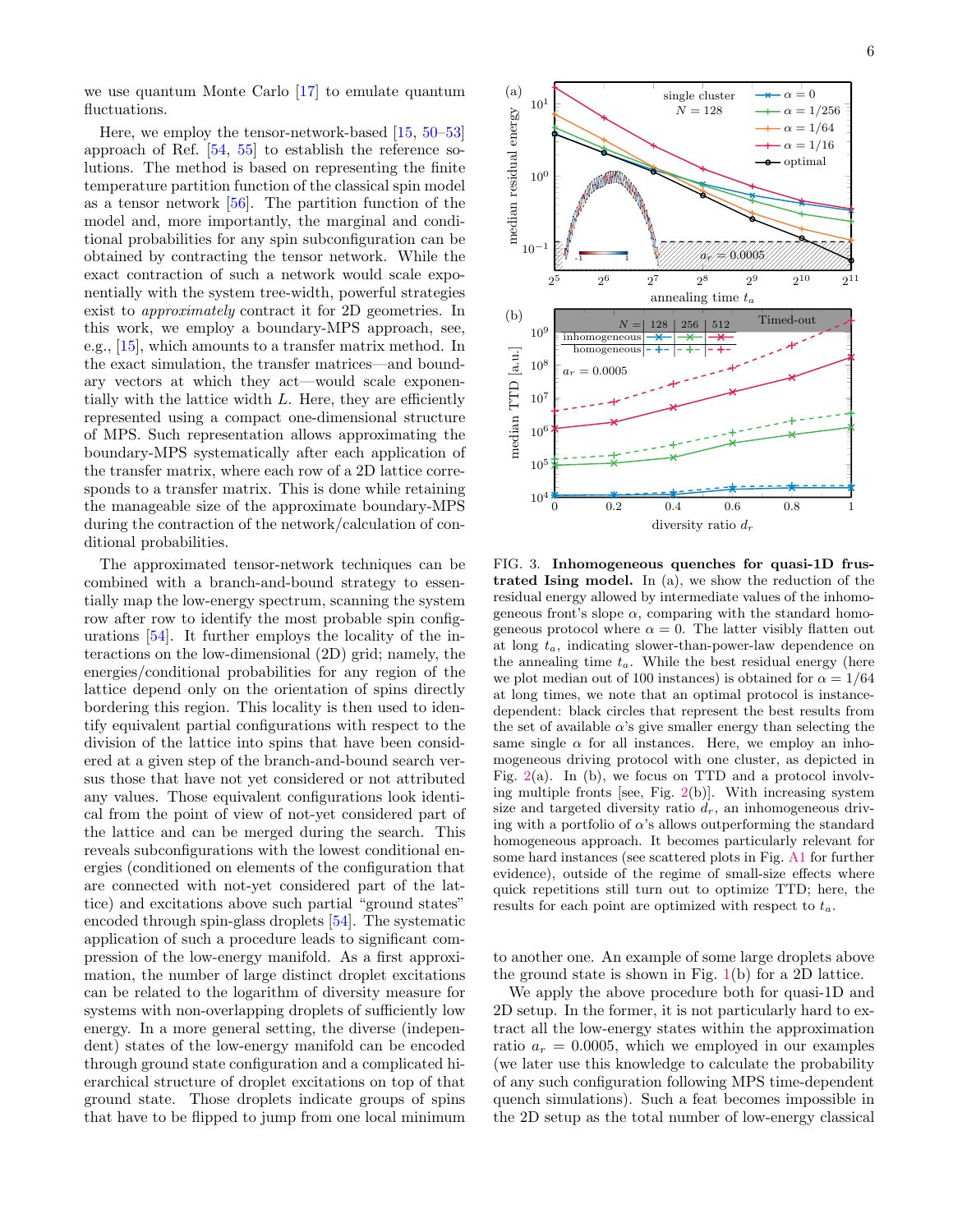configurations (with  $a_r = 0.001$  used here) is enormous, particularly for the largest lattices of  $N = 40 \times 40$  spins that we consider. In the latter case, even a compressed description of the full low-energy manifold produced by such an algorithm is prohibitive for  $a_r$  of interests. We introduce the course-graining in the above merging procedure to overcome such limitations, discarding droplets with sizes below a few spins cut-off (which still can add up during consecutive merges). Fundamental limitations of that approach are ultimately related to the finite numerical precision and the accuracy of the approximate boundary-MPS, though the convergence can be corroborated by repeating simulations for different inverse temperatures and sizes of the boundary-MPS representation.

In order to approximate (from below) the ground truth diversity D and to identify the seeds of basins of attraction, we resort to a simple greedy algorithm. We start with the ground state configuration and iterate over the rest of identified states by an order that is indexed according to their residual energy above the ground state. The particular state becomes a seed of a new basin if its distance from each of the already identified seeds is larger than the desired normalized distance that we set at  $R = 1/8$ . Such a procedure is giving us an approximation for the true diversity measure D for each instance. We show the result of such a procedure for a particular disorder instance in Fig. [1\(](#page-1-0)b), where we identify  $D = 6$ distinct attraction basins. Smaller droplets, that have not been shown in the plot, can be consequently flipped to further explore each basin of attraction.

# IV. CONSTRUCTING NON-EQUILIBRIUM QUENCHES FOR ENHANCED DIVERSITY

Having established the baseline solutions, we proceed with exploring the potential gains by an inhomogeneous driving strategy. We start in Fig. [3](#page-5-0) with an example of connectivity graph forming quasi-1D chains. Fig.  $3(a)$  $3(a)$ shows residual energies for relatively short chains of  $N = 128$  spins and inhomogeneous driving protocol with a single cluster. The latter allows to noticeably reduce the excitation energy for longer annealing times, reducing the number of generated defects. However, the optimal slope of the inhomogeneous front is instance-dependent, which suggests using a portfolio of protocols with different values of the slope.

Gains in the residual energy (in particular for longer annealing times) do not have to directly translate to timeto-solution, where the scenario involves multiple repetitions of the quench followed by measurement of the resulting classical configuration. We study the latter in Fig. [3\(](#page-5-0)b), where we also consider inhomogeneous protocols driven within multiple clusters, see Fig. [2\(](#page-4-0)b). As a proof of principle, the borders of the clusters are set here to correspond approximately to the low-energy droplets outputted by the tensor-network branch-and-bound algorithm.



<span id="page-6-0"></span>FIG. 4. Time-to-diversity-ratio: homogeneous quench vs. a portfolio of inhomogeneous protocols in 2D disordered Ising model. A portfolio of inhomogeneous fronts allows to substantially reduce TTD required to reach intermediate and large values of the diversity ratio  $d_r$ . It opens a way to sample from attraction basins that otherwise are inaccessible in reasonable times by the standard homogeneous driving. A separation (indicated with blue and red regions for 50% and 80% quantiles, respectively) grows with increasing system size, where we show a lattice of  $30 \times 30$  variables in (a) and  $40 \times 40$  in (b). We plot the median TTD  $(q = 50\%)$ , as well as the results for harder instances at  $q = 80\%$  quantile (out of 100 instances), where the separation looks more pronounced.

The advantage provided by inhomogeneous schedules, measured in terms of the required TTD for various targeted diversity ratios  $d_r$  at fixed approximation ratio  $a_r$ , becomes significant with increasing system sizes where we see a growing separation between the performance of homogeneous and inhomogeneous schedules; see Fig. [3\(](#page-5-0)b). The small-size effect appears to still be dominant for a setup with  $N = 128$  spins, where frequent repetitions of relatively fast quenches serve as the best strategy (in that case, the optimal  $t_a = 2^8$  for the median instance, with the optimum moving towards smaller values of  $t_a$ for harder instances).

The results for a 2D lattice are collected in Fig. [4.](#page-6-0) Here, the gains allowed by the algorithmic (inhomogeneous) annealing schedule are even more noticeable. In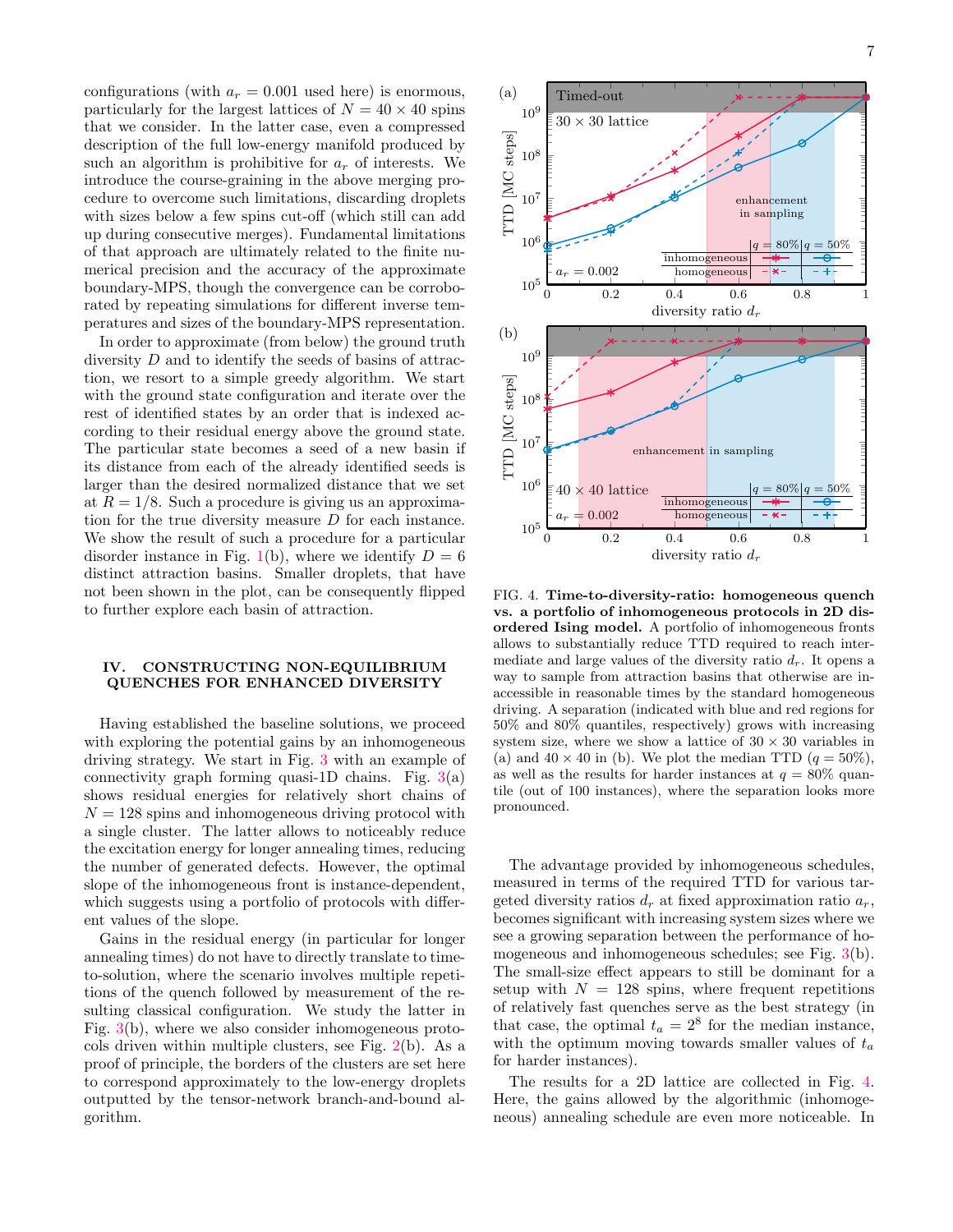particular, the standard homogeneous schedule is timing out with the increasing diversity ratio  $d_r$ , while the inhomogeneous one is still able to output some rare distinct low-energy configurations. According to that metric, for a  $40 \times 40$  spins system, we see achievable diversity  $d_r$ enhanced by around 40% of the maximum (both for a median and for harder instances at 80% quantile). On the other hand, note that in the opposite limit of  $d_r \to 0$ in Fig. [4,](#page-6-0) one recovers the standard figure-of-merit of TTS, where the separation between the two protocols is negligible for median instances.

We collect further numerical evidence supporting such conclusions in the Appendix, where, in Figs. [A1](#page-1-0) and [A2,](#page-4-0) we gather the scatter plots comparing the two driving strategies for all instances. Here, for instance, one can see that the fraction of hard-to-sample (timing out) instances can be reduced by more than 25% of the total, particularly in the limit of largest system sizes and targeted diversity ratios presented there.

Further details on the simulation setups are in order. For quasi-1D systems, we form the clusters as an intersection of all droplets from the ground state to targeted excited states. In the 2D system, we make a portfolio of possible clusters formed by non-overlapping droplets (including their completion to the whole 2D lattice). We do not form small clusters of a few spins and essentially absorbing them into neighboring clusters. We should stress here that rough droplets' boundaries are all needed here, and we do not include information about the low-energy spin configurations. As a baseline study, we tested our protocol for uniform distribution of random clusters without observing noticeable gains. This confirms the intuition that the proper estimation of the cluster boundaries is needed for discovering rare solutions. Indeed, as we show in a subsequent work, efficient approximate estimation of the droplets boundaries can be achieved, by similar methods as presented here, that can be applied to arbitrary graphs without having any detailed knowledge of the ground or low excitation manifolds [\[57\]](#page-11-11).

To simulate the quench dynamics in the quasi-1D setup, we employ the time-dependent variational principle (TDVP) for MPS [\[58,](#page-11-12) [59\]](#page-11-13) that projects the Schrödinger equation with non-local Hamiltonian into the tangent space of the MPS parametrization manifold. This allowes to integrate it by performing updates of individual MPS tensors. We consider 100 disorder instances for each system size and select the same critical fronts' slope  $\alpha$  in all clusters. Finally, having the final state after the quench, we calculate the measurement probability for each low-energy configuration within the targeted  $a_r$ . It allows us to calculate the probability of obtaining a representative configuration from each basin of attraction. Those are used to estimate TTS and TTD as described in Appendix [A.](#page-8-0) In this setup, we considered instances with the global reflection symmetry, and we merge basins differing by a global spin-flip transformation. The procedure is repeated for  $\alpha = 0, 1/128, 1/64, 1/32,$  and a range of annealing times. We choose sufficiently small ap-

For the 2D setup, we estimate the probability of observing each targeted basin of attraction by employing QMC. Here, we follow an alternative approach than for quasi-1D setup due to the algorithm's different nature. Firstly, we consider a portfolio of clusters. For each QMC restart, we sample from that portfolio, and, for each cluster, randomly choose  $\alpha$  from 0, 1/50, 1/20, 1/10 and 1/5. We record the solutions for  $a_r = 0.002$  together with their distance from each of the targeted states. We count a solution as belonging to the closest basin of attraction, estimating the probability of reaching each basin. We perform simulations with  $\alpha = 0$  in all clusters (i.e., standard homogeneous quench) as a reference. In building the inhomogeneous portfolio, we can explicitly include a purely homogeneous one—we indeed used such a possibility here with a 1/5 participation ratio. The seeds of the targeted attraction basins have been limited to be within  $a_r = 0.001$  due to numerical limitations to identify them using our branch-and-bound baseline algorithm. On the other hand, this removes the possibility to have the basins of attractions with only the single (or few) configurations within  $a_r$  – which would be artificially hard to sample.

### V. CONCLUSIONS

We introduced a procedure to decompose the lowenergy spectrum of a discrete optimization problem into likely independent clusters of solutions. This decomposition leads to a measure to quantify the diversity of independent, high-quality solutions within a given approximation ratio. We have examined this new measure on novel quantum annealing schedules. In particular, we have constructed algorithmic quantum annealing procedures by combining inhomogeneous driving strategy with efficient approximate tensor network contractions estimating distribution of topological defects characterizing low-energy domain walls. Such density and position of defects can be engineered by suitable choice of multiple inhomogeneous fronts driving the fluctuations in the system to minimize the residual energy of final states. We showed that such techniques can lead to sampling rare high quality solutions that are inaccessible by the off-theshelf homogeneous strategies in the same time-scales. In an accompanying work, the diversity measure introduced here was used as a new metric to experimentally quantify sampling power of quantum annealers against classical counterparts such as parallel tempering [\[60\]](#page-11-14).

In addition to clustering the low-energy spectrum into likely independent types, one could employ entropic measures of diversity on top of them, going beyond the number of classes D that was employed in this work. Alternative strategies to estimate the boundaries of clusters can also be envisioned by using homogeneous annealing as a procedure to identify likely positions of defects, which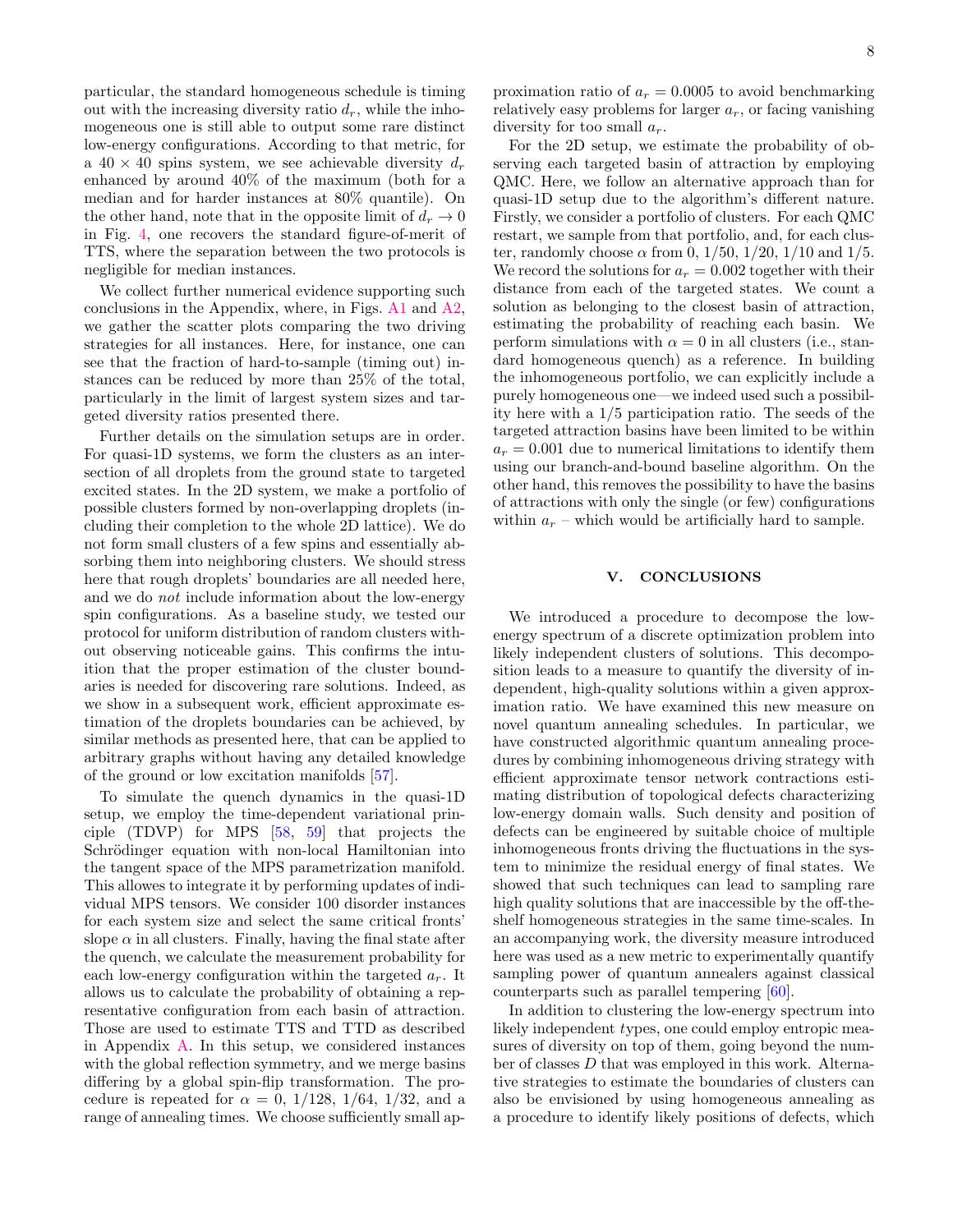

FIG. A1. Comparison of homogeneous and inhomogeneous driving strategies in quasi-1D setup. The scattered plots collect TTS and TTD for 100 disorder instances overviewed in Fig. [3\(](#page-5-0)b). The first row shows TTS for a quasi-1D setup for  $a_r = 0.005$ , and the second row shows the corresponding data for TTD to  $d_r = 0.8$  at normalized radius  $R = 1/8$ . The gray bars indicate the timed-out instances, with digits giving the percentage of such instances (separately, for homogeneous protocol only in the top bar, for the portfolio of inhomogeneous quenches only in the right bar, and simultaneously for both strategies at the intersection of two bars). Of particular interest are the selected hard (timed-out) instances that become unfrozen by inhomogeneous strategy. Each set of instances/protocol is optimized over annealing times.

can be used to set up the subsequent inhomogeneous driving protocols. In a related work, we show how one can learn non-trivial clusters of variables for generalized spinglass Hamiltonians with k-local interactions, residing on arbitrary factor graphs, which could lead to novel inhomogeneous thermal annealing algorithms [\[57\]](#page-11-11).

### ACKNOWLEDGMENTS

We would like to thank Vasil Denchev and Vadim Smelyanskiy for useful discussions. M.M.R. acknowledges support by National Science Center, Poland, under project 2020/38/E/ST3/00150, as well as receiving Google Faculty Research Award 2017 and 2018.



FIG. A2. Comparison of homogeneous and inhomogeneous driving strategies for 2D disordered Ising model. The data corresponds to the protocols studied in Fig. [4.](#page-6-0) The first row shows TTS for  $a_r = 0.002$  and  $L = 30$ (left column) and 40 (right column), and the other rows focus on TTD to the targeted  $d_r = 0.5$  and 0.8. Gray bars in the plots indicate that the solution has not been reached within the maximal allowed time. The inhomogeneous strategy allows to significantly reduce the number of time-outs for larger desired diversity ratios. Each system size and protocol is optimized over annealing time  $t_a$ , minimizing the number of time-outs, with the same  $t_a$  used for all 100 instances.

### <span id="page-8-0"></span>Appendix A: Calculation of TTS and TTD

We calculate TTS in a standard way, namely, for 99% success ratio, we employ the formula

<span id="page-8-1"></span>
$$
TTS = \frac{\log(0.01)}{\log(1 - r)/t_s},\tag{A1}
$$

where  $r$  is the estimated success rate (probability of finding a solution within targeted  $a_r$ ), and  $t_s$  is the time of a single run (the number of sweeps in case of quantum Monte Carlo simulations of 2D systems, and annealing time  $t_a$  for quantum annealing simulation in the quasi-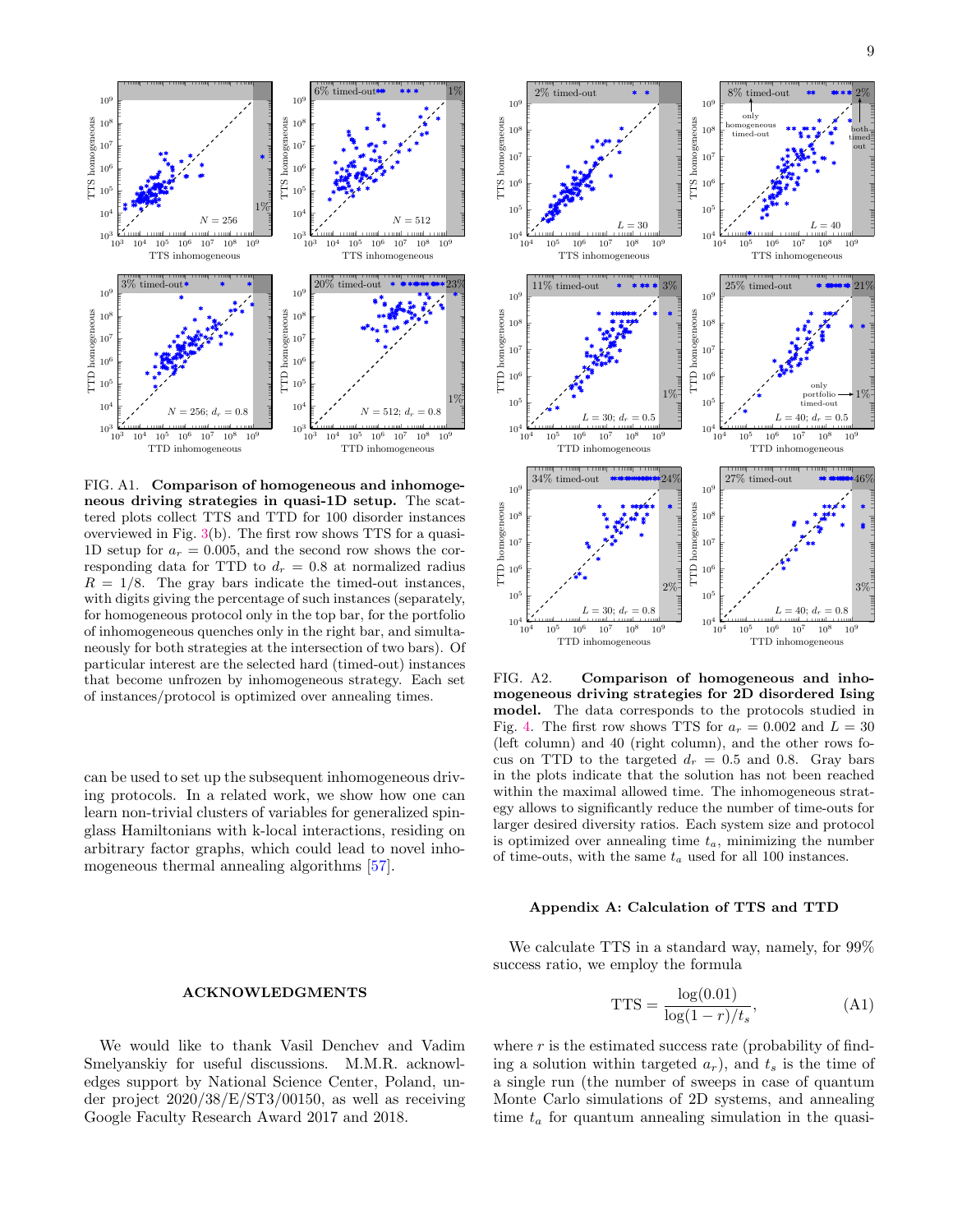10

1D setup). Such a formula allows us to also average over the portfolio of solvers (e.g., combining runs with different front shapes  $\alpha$  for the quasi-1D setup)

<span id="page-9-3"></span>
$$
TTS = \frac{\log(0.01)}{\log(1 - r^k)/t_s^k},
$$
 (A2)

where the overline indicates a mean over the set of solvers indexed with k, that, e.g., might encode values of  $\alpha$  in our case. We use an algebraic mean for the quasi-1D simulations, meaning that all  $\alpha$ 's are equally weighted. In principle, this also allows one to consider situations where different protocols have different times of a single run, and – for algebraic mean – are selected at random with the same probability per unit of time.

To estimate TTD we have a success rate for observing a state belonging to each attraction basin  $r_l$  with  $l = 1, 2, ..., D$ , which we order as  $r_1 > r_2 > ... > r_D$ . Analytical evaluation of TTD does not allow for a simple formula like Eq.  $(A1)$ . While one can resort to numerics, we approximate TTD by selecting  $r = r_l$  for ceiling  $l = [Dd_r]$  and using formula in Eqs. [\(A1\)](#page-8-1) and [\(A2\)](#page-9-3). This estimate becomes accurate in the case when there is a large separation between consecutive  $r_k$  – which is indeed the case for rare attraction basins and larger values of  $d_r$ . It overestimates the actual value for degenerate  $r_l$ , or in the limit of  $d_r \to 0$  when the actual TTD converges to TTS. Still, we observe that using the approximate formula for TTD in the limit  $d_r \to 0$  does not changes the results qualitatively.

We directly compare the TTS/TTD for homogeneous and inhomogeneous strategies for all considered disorder instances for a quasi-1D setup in Fig. [A1](#page-1-0) and for a 2D setup in Fig. [A2.](#page-4-0) For completeness, Table [A1](#page-9-4) includes an overview of total diversities for considered problems. We note that for the considered  $a_r$  we do not see a clear correlation between diversity of a given instance and its hardness reflected by TTS/TTD.

The TTS (TTD) is optimized over annealing times for each panel and protocol. For instance, for  $N = 256$  in Fig. [A1,](#page-1-0) the globally optimal  $t_a$  for homogeneous protocol TTS is  $t_a = 2^8$ , and for a portfolio (including  $\alpha = 0$ )  $t_a = 2^9$ . It reflects a general trend that we observe in our examples, where optimal  $t_a$  for inhomogeneous driving tends to be larger than for homogeneous driving. That is also the reason behind the appearance of a single extreme instance with TTS inhomogeneous timing-out, as this instance gets trapped in local minimum for longer  $t_a \geq 2^9$ . It illustrates that forming a portfolio of annealing times might help solve such extreme points, however, at the cost of increasing typical TTS. Alternatively, we could also optimize  $t_a$  for each solver/strategy included in the portfolio, which we have not done here for simplicity. The optimal  $t_a$  for TTD ( $N = 256$ ,  $d_r = 0.8$ ) are  $t_a = 2^8$ for inhomogeneous and  $t_a = 2^7$  for homogeneous, which reflects another trend that we obverse, where increasing targeted diversity  $d_r$  promotes using shorter  $t_a$ .

|                    | $ q=20\% \, q=50\% \, q=80\%$ |    |    |
|--------------------|-------------------------------|----|----|
| quasi-1D $N = 128$ |                               |    |    |
| quasi-1D $N = 256$ | З                             | 5  |    |
| quasi-1D $N = 512$ | 13                            | 16 | 24 |
| $2D L = 30$        |                               |    | 11 |
| $2D L = 40$        |                               |    | יי |

<span id="page-9-4"></span>TABLE A1. Total diversity  $D$  of the studies exam**ples.** The results are for approximation ratio  $a_r = 0.0005$ for a quasi-1D setup, and  $a_r = 0.001$  for a 2D setup. We show quantiles: 20%, 50% (median), 80% out of 100 disorder instances. They follow from the approximate tensor-networkcontraction-based branch-and-bound calculations to identify the low-energy states, followed by a greedy algorithm to identify independent configurations with normalized distance between any pair of configurations above  $R = 1/8$ .

### Appendix B: Numerical details

In the quasi-1D setup, TTS/TTD results are optimized over a set of annealing times  $t_a = 2^m$  with  $m = 4, 5, 6, \ldots, 10$ . The time evolution is integrated using TDVP for MPS [\[59\]](#page-11-13). Due to the inhomogeneous and non-translationally invariant nature of the setup, we combine one-site TDVP updates with only local application of more computationally expensive two-site updates. The latter is used to enlarge a given MPS bond dimension and are triggered based on Schmidt cutoff on a given MPS cut, that we set typically at  $10^{-6}$ , and the maximal bond dimension of up to 50 (which for selected points was checked for convergence against bond dimension 100). The time step  $dt = 1/8$  with 2nd order integrator proves to be small enough due to relatively slow quenches. To avoid potential instability of TDVP applied to product states (the initial state at  $g_i = 1$ ), we start the dynamics at  $g_i = 0.95$ .

The QMC simulations are run at inverse temperature  $\beta = 24$ , number of QMC sweeps in a single repetition is optimized over the set 200, 500, 1000, 2000, . . . , 100000 (for  $L = 40$ ). The statistic is gathered over 25000 repetitions for each set of parameters.

<span id="page-9-0"></span>[1] M. Mezard and A. Montanari, Information, physics, and computation, Oxford graduate texts (Oxford University Press, Oxford ; New York, 2009).

(Oxford University Press, 2011).

- <span id="page-9-2"></span>[3] I. Goodfellow, Y. Bengio, and A. Courville, *Deep learn*ing, Adaptive computation and machine learning (The MIT Press, Cambridge, Massachusetts, 2016).
- <span id="page-9-1"></span>[2] C. Moore and S. Mertens, [The Nature of Computation](https://oxford.universitypressscholarship.com/view/10.1093/acprof:oso/9780199233212.001.0001/acprof-9780199233212)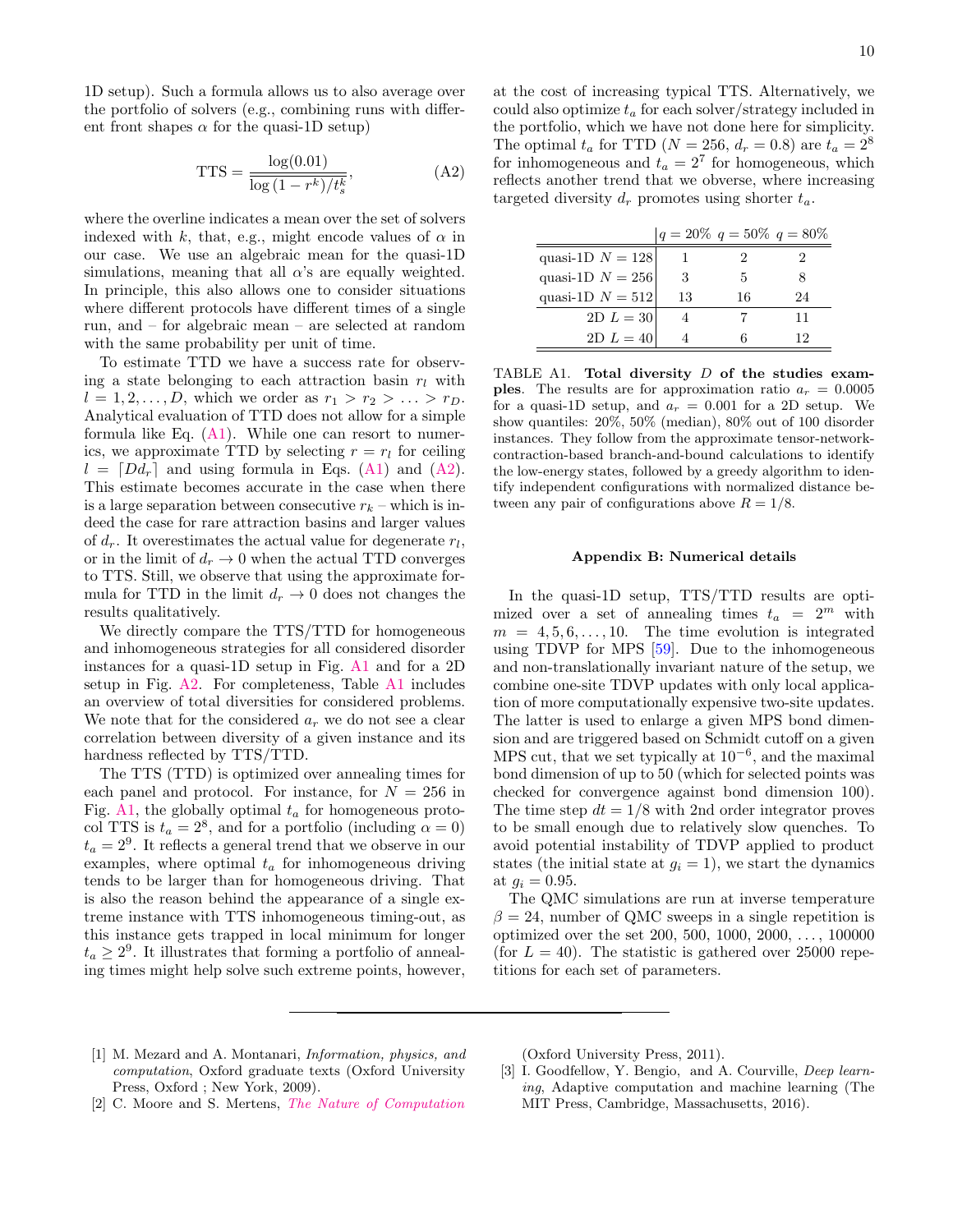- <span id="page-10-0"></span>[4] Y. Lecun, S. Chopra, R. Hadsell, M. A. Ranzato, and F. J. Huang, "A tutorial on energy-based learning," in Predicting structured data, edited by G. Bakir, T. Hofman, B. Scholkopt, A. Smola, and B. Taskar (MIT Press, 2006).
- <span id="page-10-1"></span>[5] S. E. Page, Diversity and complexity, Primers in complex systems (Princeton Univ. Press, Princeton, NJ, 2011).
- <span id="page-10-2"></span>[6] E. H. Simpson, "Measurement of Diversity," [Nature](http://www.nature.com/articles/163688a0) 163, [688–688 \(1949\).](http://www.nature.com/articles/163688a0)
- <span id="page-10-3"></span>[7] I. F. Spellerberg and P. J. Fedor, "A tribute to Claude Shannon (1916-2001) and a plea for more rigorous use of species richness, species diversity and the 'Shannon-Wiener' Index: On species richness and diversity," [Glob.](http://doi.wiley.com/10.1046/j.1466-822X.2003.00015.x) Ecol. Biogeogr. 12[, 177–179 \(2003\).](http://doi.wiley.com/10.1046/j.1466-822X.2003.00015.x)
- <span id="page-10-4"></span>[8] M. L. Weitzman, "On Diversity," [Q. J. Econ.](https://academic.oup.com/qje/article-lookup/doi/10.2307/2118476) 107, 363– [405 \(1992\).](https://academic.oup.com/qje/article-lookup/doi/10.2307/2118476)
- <span id="page-10-5"></span>[9] Z. Zhu, A. J. Ochoa, and H. G. Katzgraber, "Fair sampling of ground-state configurations of binary optimization problems," Phys. Rev. E 99[, 063314 \(2019\).](https://link.aps.org/doi/10.1103/PhysRevE.99.063314)
- <span id="page-10-6"></span>[10] H.-G. Beyer and B. Sendhoff, "Robust optimization – A comprehensive survey," [Comput. Methods Appl. Mech.](https://linkinghub.elsevier.com/retrieve/pii/S0045782507001259) Eng. 196[, 3190–3218 \(2007\).](https://linkinghub.elsevier.com/retrieve/pii/S0045782507001259)
- <span id="page-10-7"></span>[11] J. Garnier and L. Kallel, "Efficiency of Local Search with Multiple Local Optima," [SIAM J. Discrete Math.](http://epubs.siam.org/doi/10.1137/S0895480199355225) 15, [122–141 \(2001\).](http://epubs.siam.org/doi/10.1137/S0895480199355225)
- <span id="page-10-8"></span>[12] J. K. Pugh, L. B. Soros, and K. O. Stanley, "Quality Diversity: A New Frontier for Evolutionary Computation," [Front. Robot. AI](http://journal.frontiersin.org/Article/10.3389/frobt.2016.00040/abstract) 3 (2016).
- <span id="page-10-9"></span>[13] A. Cully, J. Clune, D. Tarapore, and J.-B. Mouret, "Robots that can adapt like animals," [Nature](http://www.nature.com/articles/nature14422) 521, 503– [507 \(2015\).](http://www.nature.com/articles/nature14422)
- <span id="page-10-10"></span>[14] G. Parisi, "Order Parameter for Spin-Glasses," [Phys.](https://link.aps.org/doi/10.1103/PhysRevLett.50.1946) Rev. Lett. 50[, 1946–1948 \(1983\).](https://link.aps.org/doi/10.1103/PhysRevLett.50.1946)
- <span id="page-10-11"></span>[15] F. Verstraete, V. Murg, and J. I. Cirac, "Matrix product states, projected entangled pair states, and variational renormalization group methods for quantum spin systems," Adv. Phys. 57[, 143–224 \(2008\).](http://www.tandfonline.com/doi/abs/10.1080/14789940801912366)
- <span id="page-10-12"></span>[16] U. Schollwöck, "The density-matrix renormalization" group in the age of matrix product states," [Ann. Phys.](https://linkinghub.elsevier.com/retrieve/pii/S0003491610001752) (N. Y.) 326[, 96–192 \(2011\).](https://linkinghub.elsevier.com/retrieve/pii/S0003491610001752)
- <span id="page-10-13"></span>[17] S. V. Isakov, G. Mazzola, V. N. Smelyanskiy, Z. Jiang, S. Boixo, H. Neven, and M. Troyer, "Understanding Quantum Tunneling through Quantum Monte Carlo Simulations," [Phys. Rev. Lett.](https://link.aps.org/doi/10.1103/PhysRevLett.117.180402) 117, 180402 (2016).
- <span id="page-10-14"></span>[18] T. F. Ronnow, Z. Wang, J. Job, S. Boixo, S. V. Isakov, D. Wecker, J. M. Martinis, D. A. Lidar, and M. Troyer, "Defining and detecting quantum speedup," [Science](https://www.sciencemag.org/lookup/doi/10.1126/science.1252319) 345, [420–424 \(2014\).](https://www.sciencemag.org/lookup/doi/10.1126/science.1252319)
- <span id="page-10-15"></span>[19] D. S. Fisher and D. A. Huse, "Equilibrium behavior of the spin-glass ordered phase," [Phys. Rev. B](https://link.aps.org/doi/10.1103/PhysRevB.38.386) 38, 386–411 [\(1988\).](https://link.aps.org/doi/10.1103/PhysRevB.38.386)
- <span id="page-10-16"></span>[20] J. Houdayer, "A cluster Monte Carlo algorithm for 2 dimensional spin glasses," [Eur. Phys. J. B](http://link.springer.com/10.1007/PL00011151) 22, 479–484  $(2001)$ .
- <span id="page-10-17"></span>[21] Z. Zhu, A. J. Ochoa, and H. G. Katzgraber, "Efficient Cluster Algorithm for Spin Glasses in Any Space Dimension," [Phys. Rev. Lett.](https://link.aps.org/doi/10.1103/PhysRevLett.115.077201) 115, 077201 (2015).
- <span id="page-10-18"></span>[22] I. M. Bomze, M. Budinich, P. M. Pardalos, and M. Pelillo, "The maximum clique problem," in [Handbook](https://doi.org/10.1007/978-1-4757-3023-4_1) [of Combinatorial Optimization: Supplement Volume A](https://doi.org/10.1007/978-1-4757-3023-4_1), edited by D.-Z. Du and P. M. Pardalos (Springer US, Boston, MA, 1999) pp. 1–74.
- <span id="page-10-19"></span>[23] S. Balaji, S. Venkatasubramanian, and K. Kannan, "A Simple Algorithm to Optimize Maximum Independent

Set," Adv. Model. Optim. 12, 107 (2010).

- <span id="page-10-20"></span>[24] M. Mohseni, J. Strumpfer, and M. M. Rams, "Engineering non-equilibrium quantum phase transitions via causally gapped Hamiltonians," [New J. Phys.](https://iopscience.iop.org/article/10.1088/1367-2630/aae3ed) 20, 105002 [\(2018\).](https://iopscience.iop.org/article/10.1088/1367-2630/aae3ed)
- <span id="page-10-21"></span>[25] D. Guéry-Odelin, A. Ruschhaupt, A. Kiely, E. Torrontegui, S. Martínez-Garaot, and J. G. Muga, "Shortcuts to adiabaticity: Concepts, methods, and applications," [Rev. Mod. Phys.](https://link.aps.org/doi/10.1103/RevModPhys.91.045001) 91, 045001 (2019).
- <span id="page-10-22"></span>[26] A. del Campo and K. Kim, "Focus on Shortcuts to Adiabaticity," New J. Phys. 21[, 050201 \(2019\).](https://iopscience.iop.org/article/10.1088/1367-2630/ab1437)
- <span id="page-10-23"></span>[27] T. W. B. Kibble, "Some implications of a cosmological phase transition," Phys. Rep. 67[, 183–199 \(1980\).](https://linkinghub.elsevier.com/retrieve/pii/0370157380900915)
- <span id="page-10-24"></span>[28] W. H. Zurek, "Cosmological experiments in superfluid helium?" Nature **317**[, 505–508 \(1985\).](http://www.nature.com/articles/317505a0)
- <span id="page-10-25"></span>[29] T. W. B. Kibble and G. E. Volovik, "On phase ordering behind the propagating front of a second-order transition," JEPT Lett. 65[, 102–107 \(1997\).](http://link.springer.com/10.1134/1.567332)
- [30] J. Dziarmaga, P. Laguna, and W. H. Zurek, "Symmetry Breaking with a Slant: Topological Defects after an Inhomogeneous Quench," [Phys. Rev. Lett.](https://link.aps.org/doi/10.1103/PhysRevLett.82.4749) 82, 4749–4752 [\(1999\).](https://link.aps.org/doi/10.1103/PhysRevLett.82.4749)
- [31] W. H. Zurek, "Causality in Condensates: Gray Solitons as Relics of BEC Formation," [Phys. Rev. Lett.](https://link.aps.org/doi/10.1103/PhysRevLett.102.105702) 102, [105702 \(2009\).](https://link.aps.org/doi/10.1103/PhysRevLett.102.105702)
- [32] A. del Campo, G. De Chiara, G. Morigi, M. B. Plenio, and A. Retzker, "Structural Defects in Ion Chains by Quenching the External Potential: The Inhomogeneous Kibble-Zurek Mechanism," [Phys. Rev. Lett.](https://link.aps.org/doi/10.1103/PhysRevLett.105.075701) 105, 075701  $(2010)$ .
- <span id="page-10-26"></span>[33] A. del Campo, A. Retzker, and M. B. Plenio, "The inhomogeneous Kibble–Zurek mechanism: vortex nucleation during Bose–Einstein condensation," [New J. Phys.](https://iopscience.iop.org/article/10.1088/1367-2630/13/8/083022) 13, [083022 \(2011\).](https://iopscience.iop.org/article/10.1088/1367-2630/13/8/083022)
- <span id="page-10-27"></span>[34] J. Dziarmaga and M. M. Rams, "Dynamics of an inhomogeneous quantum phase transition," [New J. Phys.](https://iopscience.iop.org/article/10.1088/1367-2630/12/5/055007) 12, [055007 \(2010\);](https://iopscience.iop.org/article/10.1088/1367-2630/12/5/055007) "Adiabatic dynamics of an inhomogeneous quantum phase transition: the case of a  $z >1$  dynamical exponent," New J. Phys. 12[, 103002 \(2010\).](https://iopscience.iop.org/article/10.1088/1367-2630/12/10/103002)
- <span id="page-10-28"></span>[35] M. Collura and D. Karevski, "Critical Quench Dynamics in Confined Systems," [Phys. Rev. Lett.](https://link.aps.org/doi/10.1103/PhysRevLett.104.200601) 104, 200601 [\(2010\);](https://link.aps.org/doi/10.1103/PhysRevLett.104.200601) "Nonlinear quenches of power-law confining traps in quantum critical systems," [Phys. Rev. A](https://link.aps.org/doi/10.1103/PhysRevA.83.023603) 83, 023603 [\(2011\).](https://link.aps.org/doi/10.1103/PhysRevA.83.023603)
- <span id="page-10-33"></span>[36] M. M. Rams, M. Mohseni, and A. del Campo, "Inhomogeneous quasi-adiabatic driving of quantum critical dynamics in weakly disordered spin chains," [New J. Phys.](https://iopscience.iop.org/article/10.1088/1367-2630/aa5079) 18[, 123034 \(2016\).](https://iopscience.iop.org/article/10.1088/1367-2630/aa5079)
- <span id="page-10-30"></span>[37] K. Agarwal, R. N. Bhatt, and S. L. Sondhi, "Fast Preparation of Critical Ground States Using Superluminal Fronts," [Phys. Rev. Lett.](https://link.aps.org/doi/10.1103/PhysRevLett.120.210604) 120, 210604 (2018).
- <span id="page-10-31"></span>[38] Y. Susa, Y. Yamashiro, M. Yamamoto, and H. Nishimori, "Exponential Speedup of Quantum Annealing by Inhomogeneous Driving of the Transverse Field," [J. Phys.](https://journals.jps.jp/doi/10.7566/JPSJ.87.023002) Soc. Jpn. 87[, 023002 \(2018\).](https://journals.jps.jp/doi/10.7566/JPSJ.87.023002)
- <span id="page-10-32"></span>[39] Y. Susa, Y. Yamashiro, M. Yamamoto, I. Hen, D. A. Lidar, and H. Nishimori, "Quantum annealing of the p-spin model under inhomogeneous transverse field driving," Phys. Rev. A 98[, 042326 \(2018\).](https://link.aps.org/doi/10.1103/PhysRevA.98.042326)
- <span id="page-10-29"></span>[40] F. J. Gómez-Ruiz and A. del Campo, "Universal Dynamics of Inhomogeneous Quantum Phase Transitions: Suppressing Defect Formation," [Phys. Rev. Lett.](https://link.aps.org/doi/10.1103/PhysRevLett.122.080604) 122, [080604 \(2019\).](https://link.aps.org/doi/10.1103/PhysRevLett.122.080604)
- [41] A. Hartmann and W. Lechner, "Quantum phase transi-